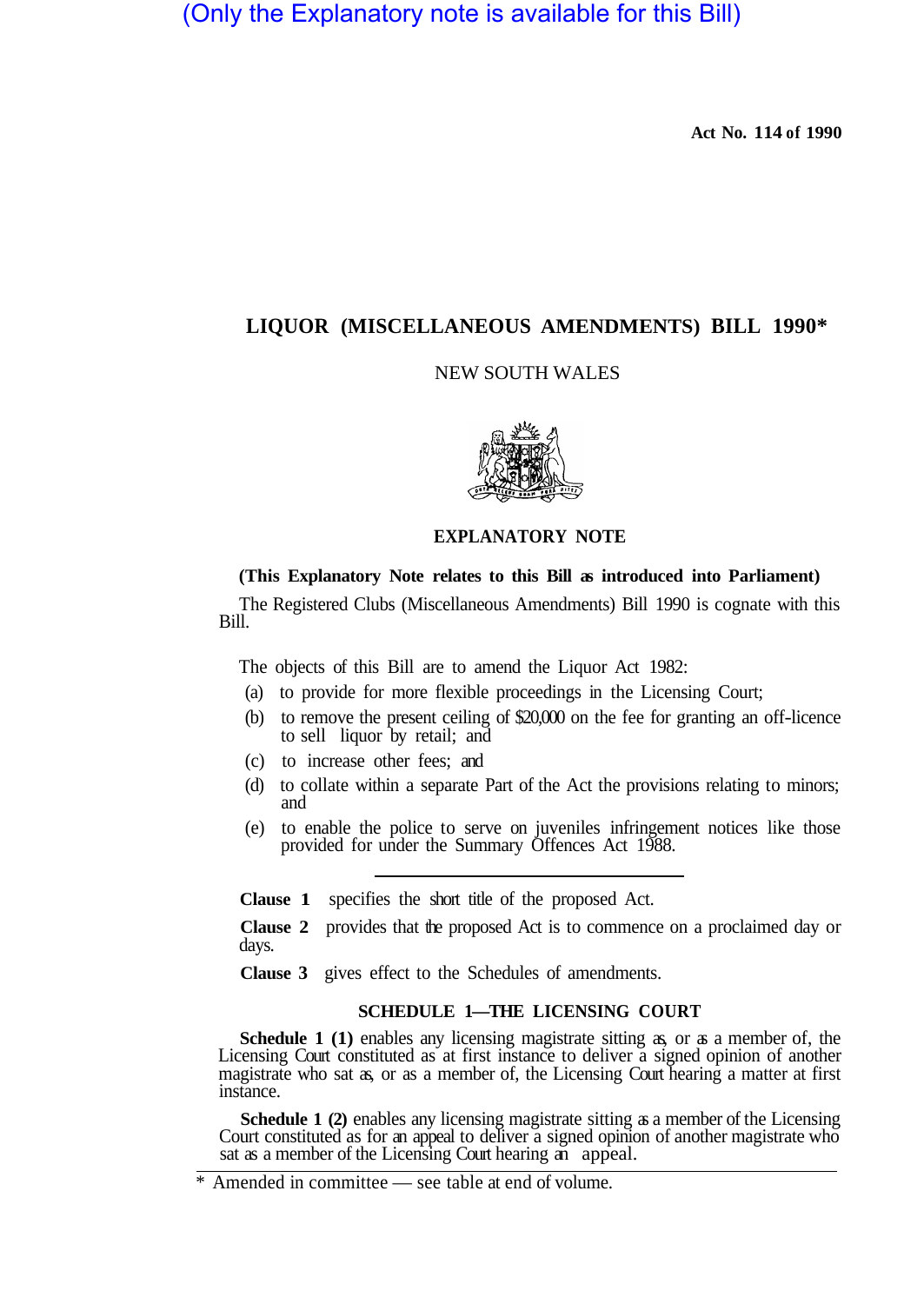**Schedule 1 (3)** provides for the making of regulations conferring on the Principal Registrar of the Licensing Court the jurisdiction of the court in relation to a matter to which there has been no objection.

#### **SCHEDULE 2—FEE FOR GRANT OF LICENCE**

**Schedule 2 (a)** makes a formal amendment.

**Schedule 2 (b)** removes the \$20,000 ceiling on the present fee payable on the granting of an off-licence to sell liquor by retail.

**Schedule 2 (c)-(q)** increases the other fees payable on the grant of a licence.

**Schedule 2 (r)** makes a consequential amendment.

#### **SCHEDULE 3—MINORS**

This Schedule brings together as a new Part 7A of the Act all the present provisions relating to minors together with certain new provisions.

**Schedule 3 (1)** inserts in the Act definitions of "minor" and "responsible adult".

**Schedule 3 (2)** repeals the present section 87 (Authority for use of part of premises by minor) and Schedule 3 (4) re-enacts it as section 112—the first provision of the new Part 7A.

**Schedule 3 (3)** provides for the heading for the new Part 7A.

**Schedule 3 (4)** repeals the present section 1 P2 (to be re-enacted in Part 8 as section 125A) and replaces it with a re-enactment of the present section 87.

**Schedule 3 (5) repeals the present section 113 (to be re-enacted in Part 8 as section** 125B) and replaces it with a new provision creating an offence relating to the production of false evidence of age.

The present sections 114-116 relate to minors and will remain unchanged.

**Schedule 3**  $\overline{q}$  amends the present section 117 which enables a minor to be on licensed premises in the company of my person who isat least 18 years of age. By the proposed amendment, the minor would be requiredto be in the company of a "responsible adult'. The persons to be regarded as responsible adults are to be described in the regulations.

The present sections 117A and 117B relate to minors and will remain unchanged

**Schedule 3 (7)** inserts proposed sections 117C—117G. Of these:

(which penalises the holder of a hotelier's licenceif an approved amusement device on the licensed premises is used by a minor). Proposed section 117C would be a re-enactment of the present section 125A

Proposed section 117D would be a re-enactment of the present section 125B (which penalises a minor who uses an approved amusement device on licensed premises).

Proposed section 117E is a new provision enabling the regulations to prescribe the kind of evidence that would be acceptab le as proof of age. Proposed section 117F follows the Summary Offences Act 1988 in enabling a police officer, instead of bringing proceedings in a court against a juvenile offender, to serve an infringeent notice requiring payment by the offener of \$50.